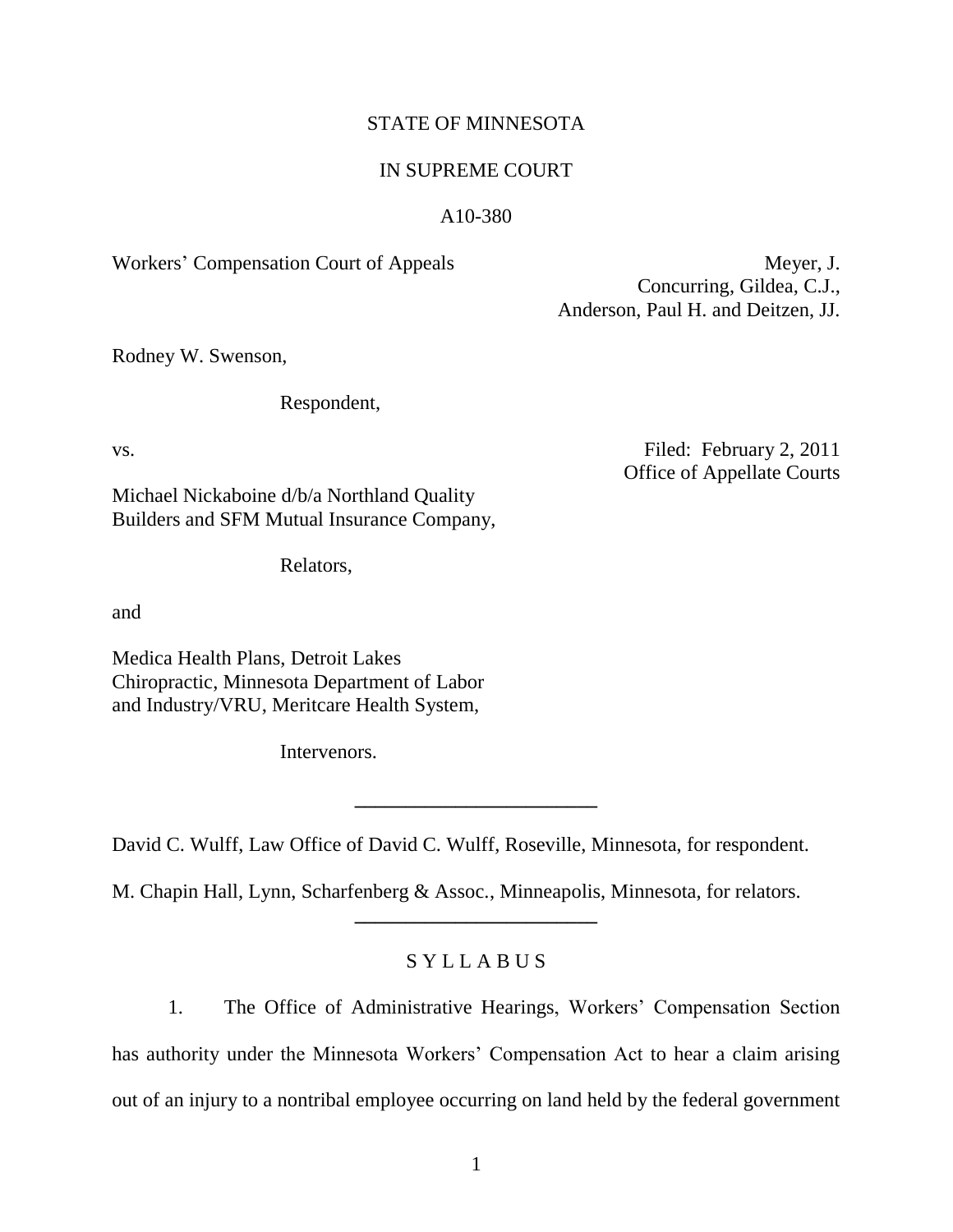in trust for the Mille Lacs Band of Ojibwe (MLBO); that land is not "outside" Minnesota for the purposes of the workers' compensation statute.

2. An agreement between the MLBO and its prime contractor to subject all disputes arising out of the contract to MLBO jurisdiction does not affect Minnesota's jurisdiction over a subcontractor's employee's workers' compensation claim.

3. Minnesota is authorized by 40 U.S.C. § 3172 (2006) to adjudicate a workers' compensation dispute arising out of an injury that allegedly occurred while the employee was working on land held in trust by the federal government for the MLBO.

Affirmed.

# O P I N I O N

MEYER, Justice.

Respondent Rodney Swenson filed a workers' compensation claim over an injury he claims occurred when he was working for relator Michael Nickaboine, a Minnesota citizen and enrolled member of the Mille Lacs Band of Ojibwe (MLBO), on a casino expansion project. The casino is located on land held in trust by the federal government for the MLBO. Nickaboine and his insurer, SFM Mutual Insurance Company (collectively SFM), moved to dismiss the claim, arguing that the Office of Administrative Hearings (OAH) lacked statutory jurisdiction. The compensation judge dismissed the case for lack of jurisdiction on constitutional grounds. On appeal, the Workers' Compensation Court of Appeals (WCCA) reversed on statutory and constitutional grounds. We affirm.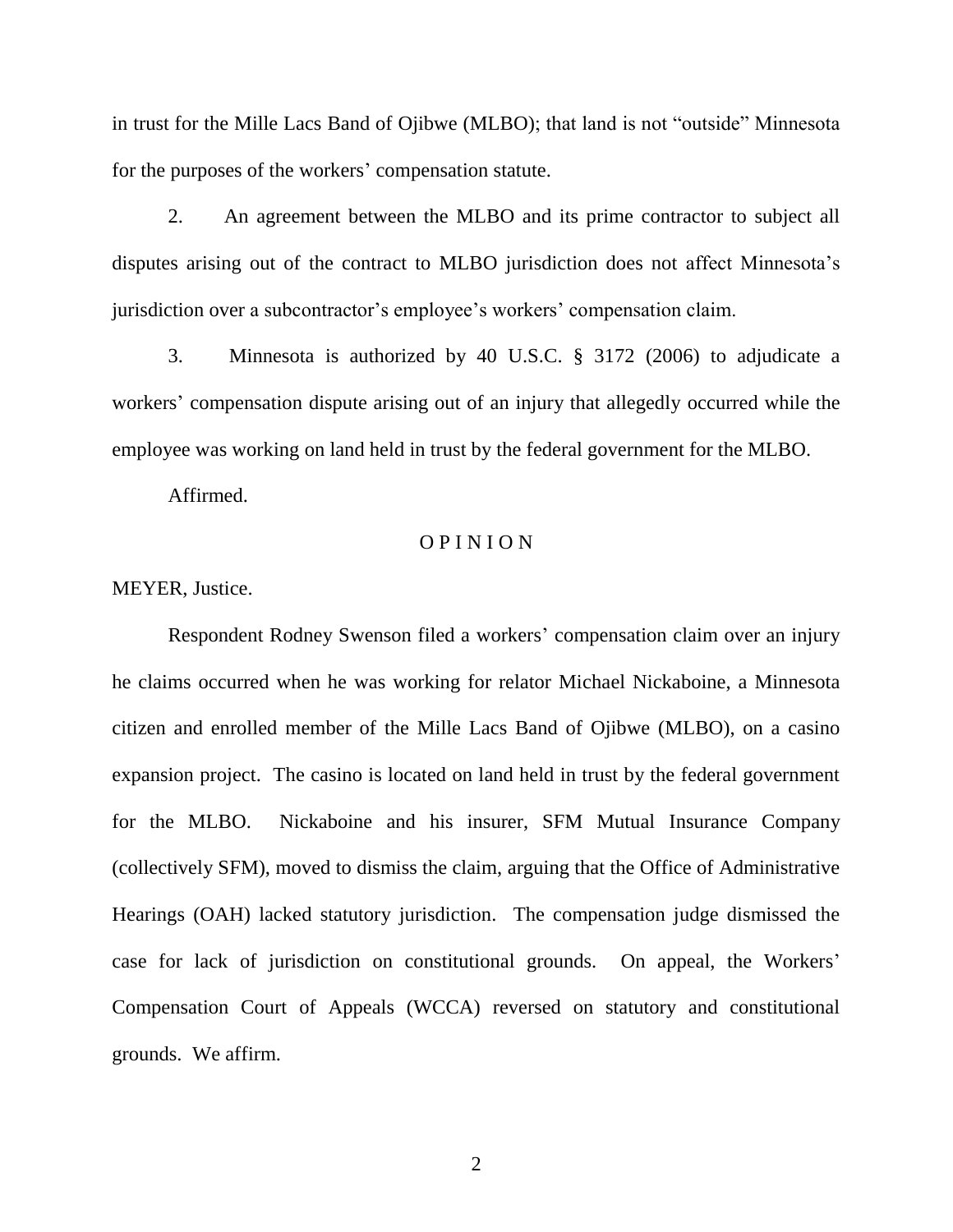Relator Michael Nickaboine is an enrolled member of the MLBO. He does not live on MLBO land. In 2004, Nickaboine began working on tribal land as a sole proprietorship doing business as "Northland Quality Builders." Nickaboine filed the appropriate paperwork for that name with the Minnesota Secretary of State and obtained a nongaming vendor license from the MLBO. From 2004 through May 30, 2007, Nickaboine"s business operated exclusively on land held either by the MLBO or by the federal government in trust for the benefit of the MLBO.

In 2005, the MLBO entered into a construction contract with M.A. Mortenson Company to expand Grand Casino Hinkley, which is located on land held in trust by the federal government for the MLBO. The contract provided that Mortenson would submit itself to MLBO jurisdiction "with regard to any controversy in any way arising out of or relating to the execution or performance of [the] agreement." It further provided that the contract would be "governed, construed and enforced" according to MLBO written laws, with federal or Minnesota laws applying in the absence of written MLBO laws. Mortenson also agreed to abide by MLBO"s Tribal Employment Rights Office (TERO) plan, which required that at least 50% of those working on the project, including subcontractors, be members of the MLBO or another Indian tribe.

Mortenson hired Northland Quality Builders as a subcontractor, in part to satisfy TERO requirements. In its contract with Mortenson, Northland Quality Builders agreed to abide by the requirements of the TERO compliance plan set out in Mortenson"s agreement with the MLBO. That plan required approval of Mortenson"s TERO liaison officer before a non-Indian could be hired. The subcontract also required Northland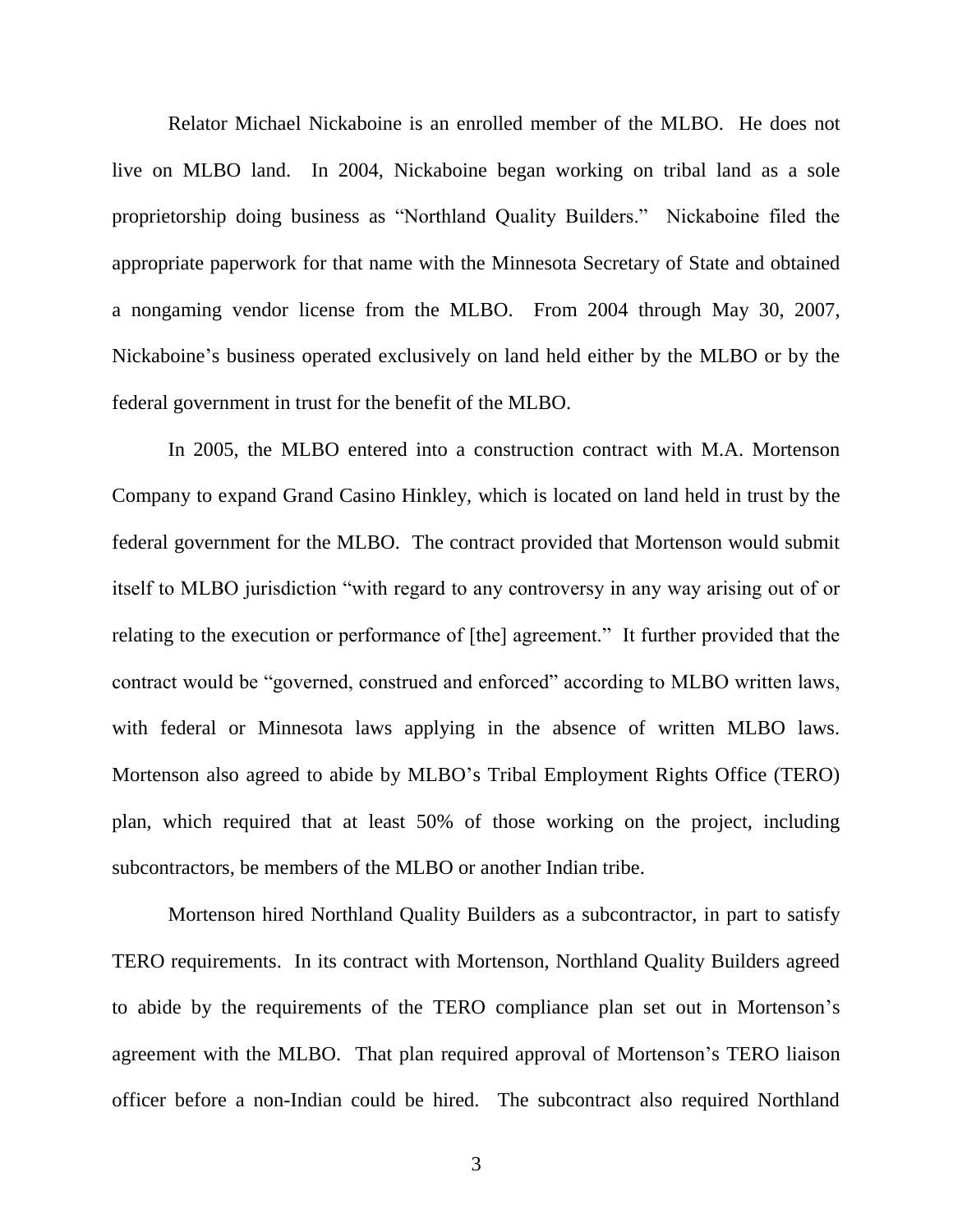Quality Builders to obtain workers" compensation insurance. It did so from co-relator SFM Mutual Insurance Company.

In early October 2006, Nickaboine and respondent Rodney Swenson, who is not a member of any Indian tribe, began discussing the possibility of Swenson working for Nickaboine on the casino expansion project. Swenson was hired at the job site on October 23, 2006. According to Swenson, he injured his back in May 2007 when he missed a step while carrying a heavy tool box down a flight of stairs.

Swenson filed a workers' compensation claim. SFM moved to dismiss the claim, arguing that the OAH had no jurisdiction under Minn. Stat. § 176.041, subd. 5a (2010). After a hearing solely on the issue of jurisdiction, the compensation judge dismissed the case. Instead of addressing SFM"s statutory arguments, however, the compensation judge decided the case based primarily on principles of federal constitutional Indian law. The judge discussed two potential sources of state jurisdiction: 40 U.S.C. § 3172 (2006) and Public Law 280, *see* Pub. L. No. 83-280, 67 Stat. 589 (1953) (codified and amended at 18 U.S.C. § 1162 (2006); 28 U.S.C. § 1360 (2006)). The compensation judge concluded that neither law granted Minnesota jurisdiction over a workers" compensation claim arising from an injury on MLBO land.

Swenson appealed to the WCCA, which reversed the decision of the compensation judge. The WCCA addressed the parties' original arguments, holding that "the MLBO reservation lies within Minnesota for the purposes of Minn. Stat. § 176.041, subd. 5a, and that a work injury on the reservation is not an out-of-state injury under the workers" compensation statute." *Swenson v. Nickaboine*, No. WC09-4977, 2010 WL 431914, at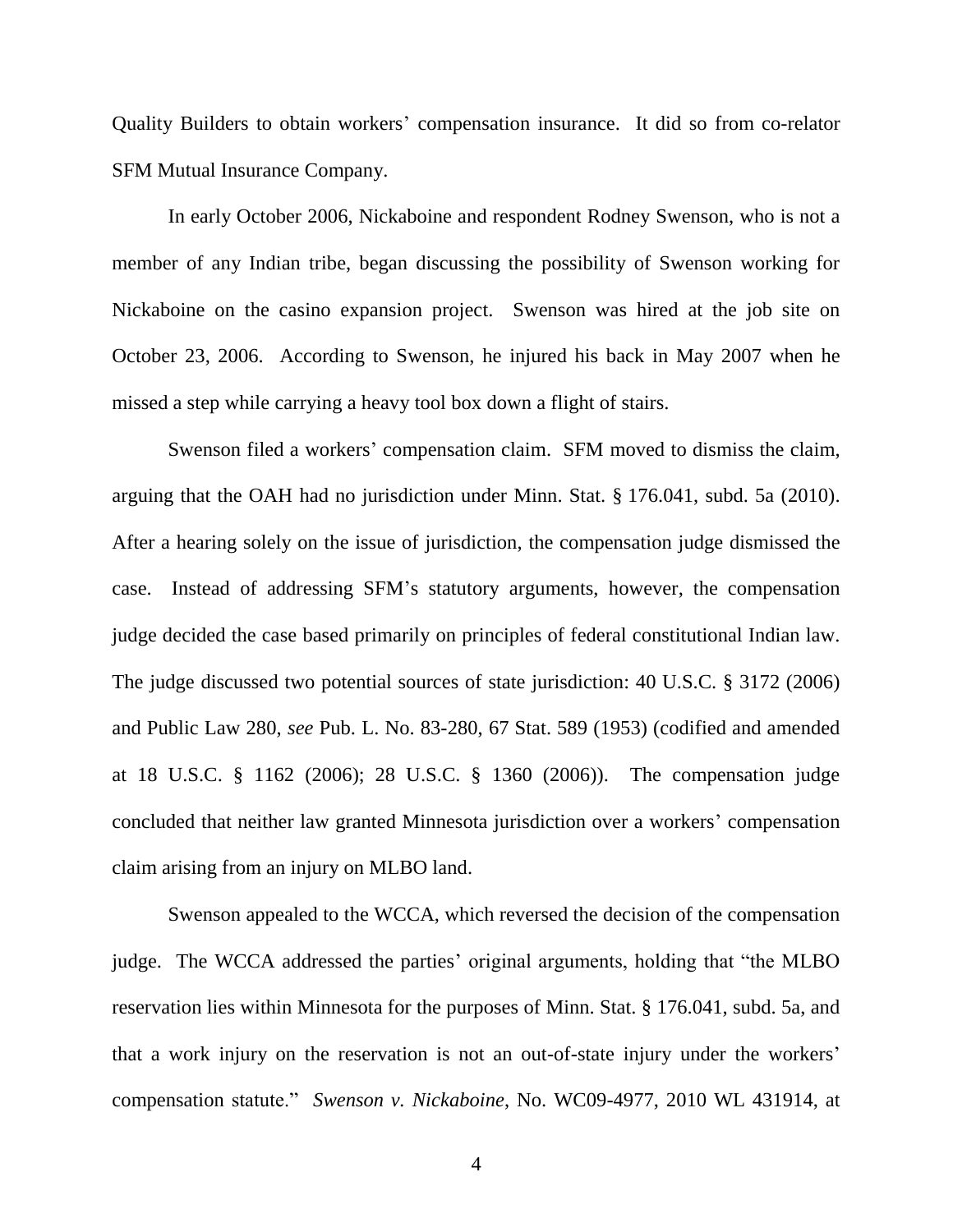\*3 (Minn. WCCA Jan. 26, 2010). With respect to the compensation judge"s other holdings, the WCCA held that both Public Law 280 and 40 U.S.C. § 3172 allowed Minnesota to hear the claim—writing that "a workers' compensation claim brought by an injured worker is a civil cause of action of the type contemplated by" Public Law 280, and that section 3172 applied to lands held in trust by the federal government for Indian tribes. *Id.* at \*4. SFM sought certiorari review of the WCCA"s decision.

Relators raise essentially three issues: (1) whether Minnesota's Workers' Compensation Act applies to employees injured on tribal land in Minnesota; (2) whether an agreement between the MLBO and its primary contractor to subject all disputes arising out of the contract to tribal jurisdiction eliminates Minnesota jurisdiction over Swenson's workers' compensation claim; and (3) whether Minnesota has jurisdiction to hear a workers' compensation dispute between a nontribal employee and an employer who is an enrolled member of the tribe, both of whom are Minnesota citizens, when the injury occurred on land held in trust for the tribe by the federal government.

### I.

We turn first to the question of whether Minnesota's Workers' Compensation Act applies to employees injured on tribal land. Interpretation of a statute presents a question of law, which we review de novo. *Kidwell v. Sybaritic, Inc.*, 784 N.W.2d 220, 226 (Minn. 2010).

Minnesota extends application of its workers" compensation laws to any employee who sustains an injury within this state. Minn. Stat. § 176.041, subd. 4 (2010). Extraterritorial application of the Act, however, is limited: "Except as specifically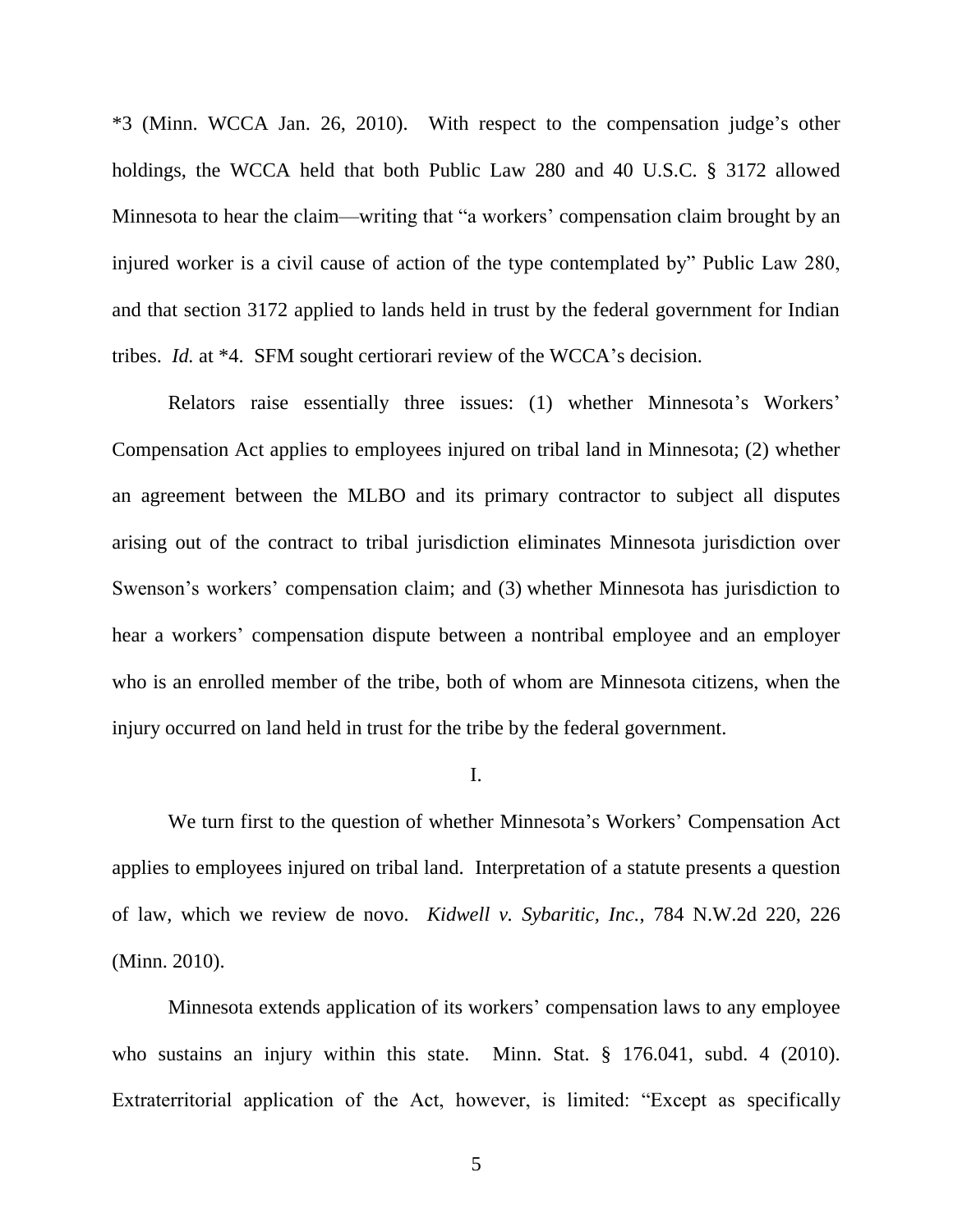provided by subdivisions 2 and 3, injuries occurring outside of this state are not subject to this chapter." Minn. Stat. § 176.041, subd. 5a (2010). The Act applies to injuries outside the state when an employee "who regularly performs the primary duties of employment within this state receives an injury while outside of this state in the employ of the same employer," *id.*, subd. 2, or when an employee hired in Minnesota by a Minnesota employer is injured while temporarily employed outside the state, *id.*, subd. 3.

SFM argues that MLBO land is outside the State of Minnesota and that Swenson"s injury was therefore extraterritorial. SFM further argues that Minn. Stat. § 176.041, subd. 3, does not provide extraterritorial coverage because Nickaboine is not a "Minnesota employer" and Swenson was not hired in this state. It concedes that the Grand Casino Hinkley site is physically within Minnesota, but argues that the casino is legally outside the state because Minnesota's ability to legislate over Indian affairs is limited.

SFM cites no authority for the proposition that land held in trust by the federal government for an Indian tribe is legally outside the state for purposes of a workers" compensation statute. Ample authority shows that Indian reservations are commonly considered to be part of the states in which they are located. *See Nevada v. Hicks*, 533 U.S. 353, 361-62 (2001) ("Ordinarily, it is now clear, an Indian reservation is considered part of the territory of the State." (internal quotation marks omitted)); *see also* Michael D. Oeser, *Tribal Citizen Participation in State and National Politics: Welcome Wagon or Trojan Horse?*, 36 Wm. Mitchell L. Rev. 793, 805 (2010) ("Federal and state case law assumes that reservations are part of the states in which they exist . . . although reason to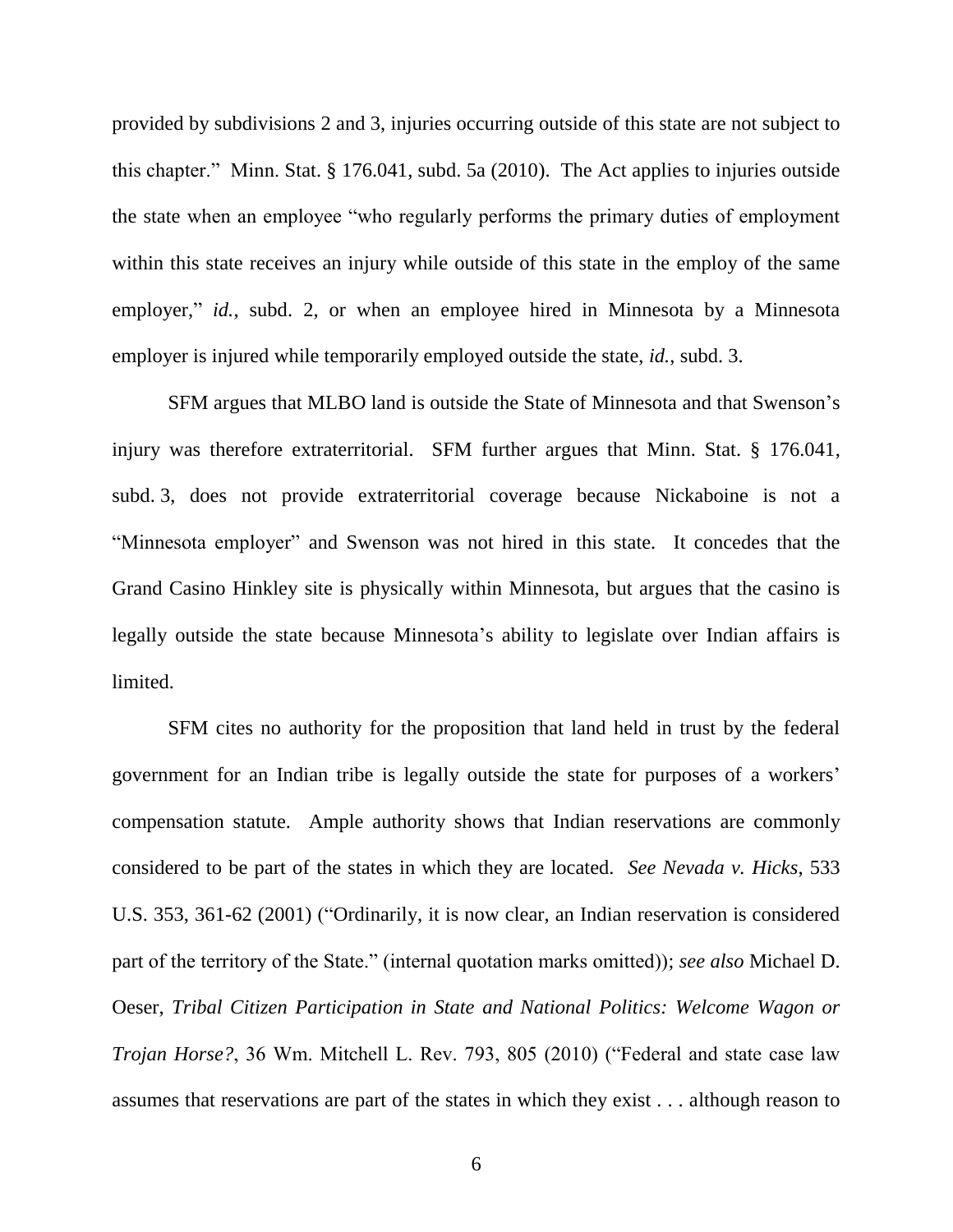doubt that conclusion exists."). In Minnesota, references to tribes' presence inside the state abound. For example, a recent case refers to the MLBO as "the only Indian tribe *in Minnesota* with its own [Temporary Assistance for Needy Families] program." *See Greene v. Comm'r of Minn. Dep't of Human Servs.*, 755 N.W.2d 713, 718 n.2 (Minn. 2008) (emphasis added). Minnesota's statutes include references to "tribes in Minnesota" or "reservation[s] in Minnesota." *See, e.g.*, Minn. Stat. § 3.922, subd. 6 (2010) (giving the Indian Affairs Council the duty to assist with studies of services delivered to "tribes in Minnesota"); Minn. Stat. § 256.01, subd. 2(a)(7) (2010) (requiring the Commissioner of Human Services to enter into contracts with "Indian tribes with a reservation in Minnesota"); Minn. Stat. § 270C.19 (2010) (authorizing the Commissioner of Revenue to enter into an agreement with the governing body of any "Indian reservation in Minnesota.").

Minnesota Statutes § 176.041 does not exclude tribal land—either held directly by the tribe or, as here, held in trust by the federal government—from its coverage. Therefore, we hold that the MLBO reservation lies within Minnesota for the purposes of Minn. Stat. § 176.041, subd. 5a.

## II.

We next address SFM"s argument that the contractual provision between the MLBO Corporate Commission and M.A. Mortenson eliminates Minnesota jurisdiction. Whether parties may alter their obligations under Minnesota's workers' compensation laws is a question of law, which we review de novo. *See Varda v. Nw. Airlines Corp.*, 692 N.W.2d 440, 444 (Minn. 2005).

7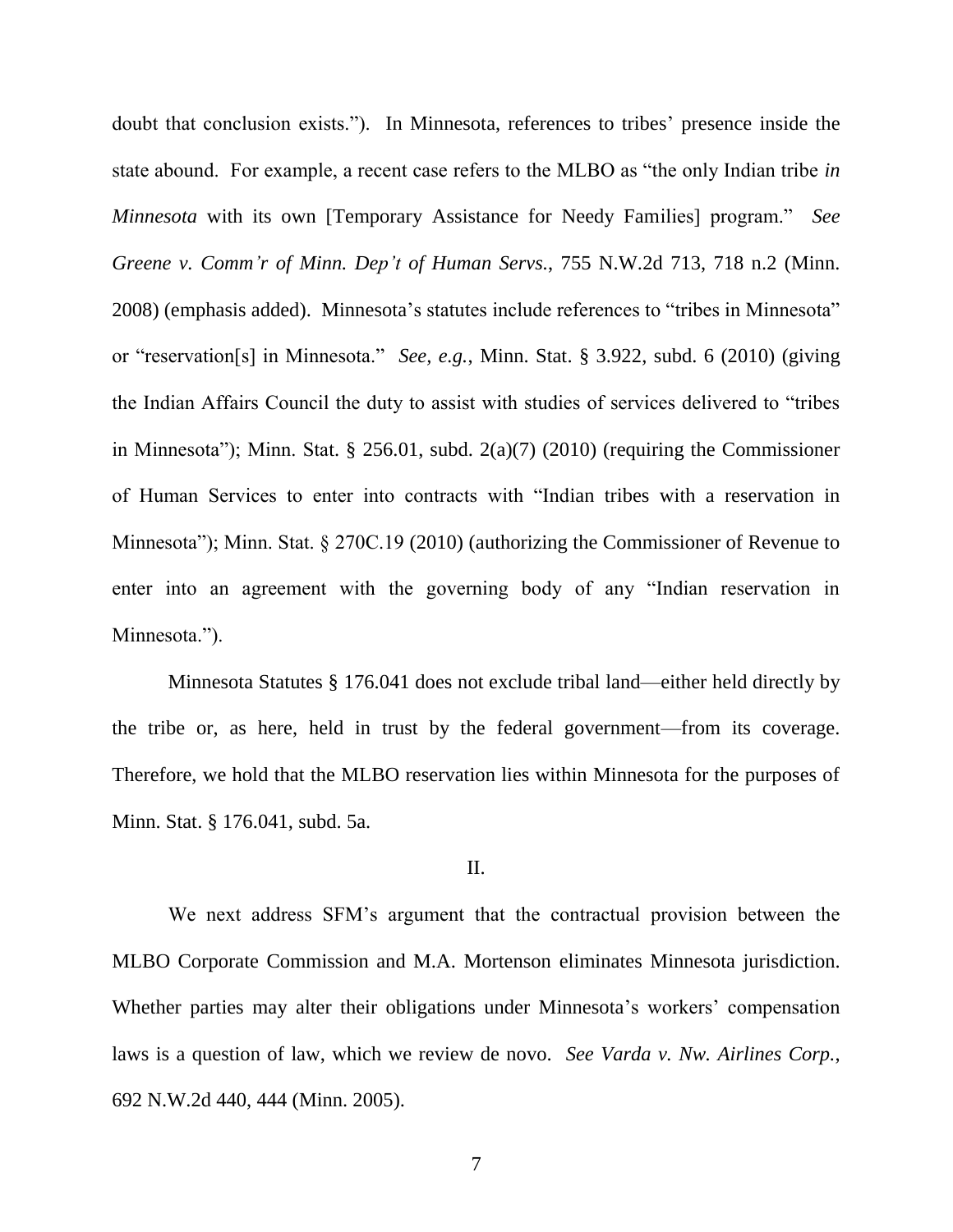SFM argues that section 13.1.1 of the primary contractor's contract required the contractor and all subcontractors and subcontractors" employees to submit to tribal court jurisdiction for dispute resolution. That section reads, in relevant part, "The Contractor hereby irrevocably submits itself to the jurisdiction of the Courts of Central Jurisdiction for the Mille Lacs Band of Ojibwe with regard to any controversy in any way arising out of or relating to the execution or performance of this Agreement."

Employers and employees may not contract out of the applicability of Minnesota"s workers' compensation laws. "Any agreement by any employee or dependent to take as compensation an amount less than that prescribed by this chapter is void." Minn. Stat. § 176.021, subd. 4 (2010). Stated another way, any agreement to contract out of the Minnesota Act where it otherwise applies is, by statute, void. As *Larsons' Workers' Compensation* treatise explains:

Express agreement between employer and employee that the statute of a named state shall apply is ineffective either to enlarge the applicability of that state"s statute or to diminish the applicability of the statutes of other states. Whatever the rule may be as to questions involving commercial paper, interest, usury and the like, the rule in workers' compensation is dictated by the overriding consideration that compensation is not a private matter to be arranged between two parties; the public has a profound interest in the matter which cannot be altered by any individual agreements. This is most obvious when such an agreement purports to destroy jurisdiction where it otherwise exists; practically every statute has emphatic prohibitions against cutting down rights or benefits by contract.

9 Arthur Larson & Lex K. Larson, *Larsons' Workers' Compensation Law* § 143.07[1]

(2010) (footnote omitted).

Moreover, the contract provision on which SFM relies does not apply to Swenson.

The document SFM cites states that it is an agreement between the MLBO Corporate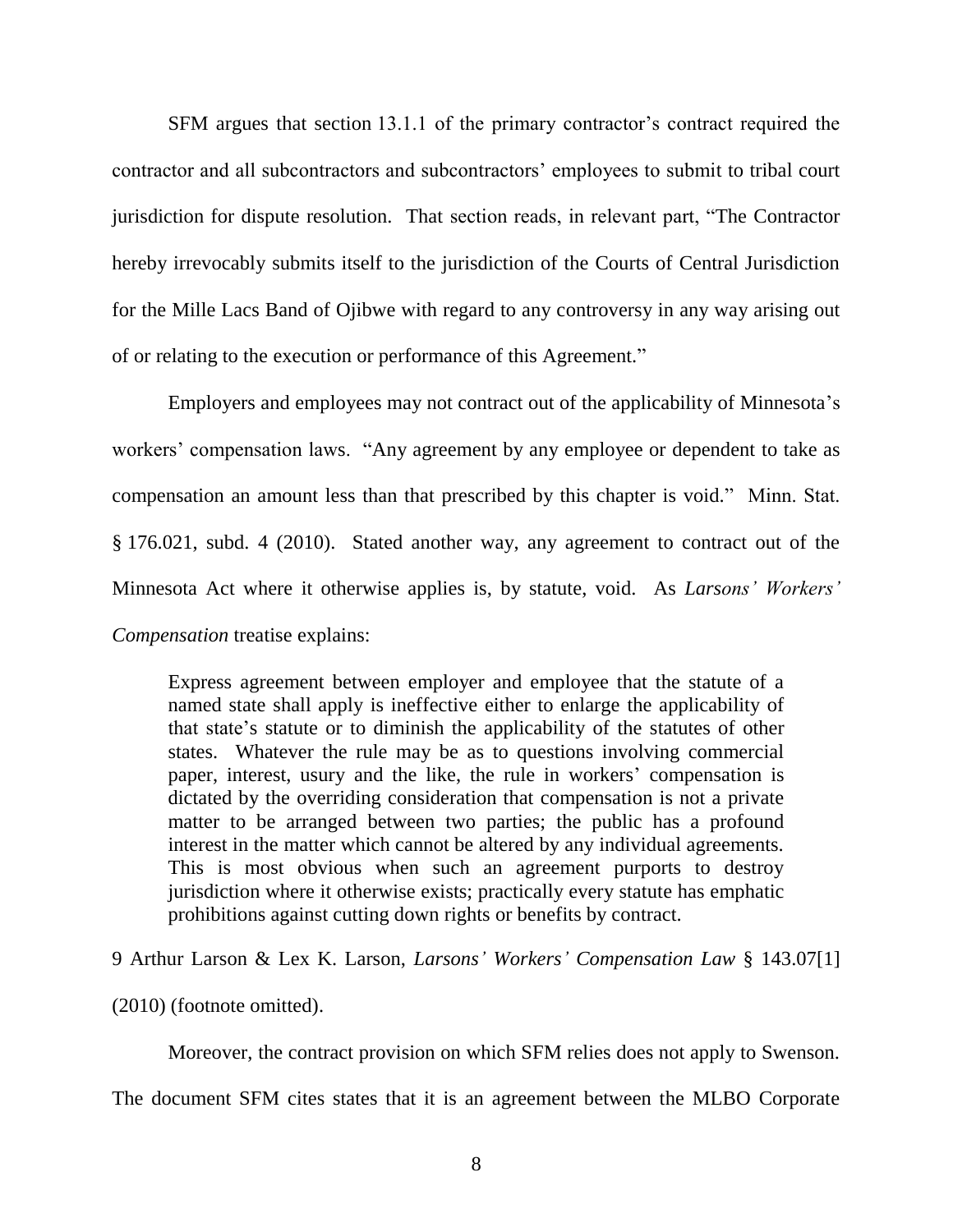Commission and M.A. Mortenson. Respondent therefore is not bound because he is not a party to that agreement, and any such provision purporting to destroy Minnesota jurisdiction where it otherwise exists would be, by statute, invalid.

### III.

Having decided that Minn. Stat. § 176.041 grants the OAH authority to adjudicate a nontribal employee"s claim for a work-related injury that occurs on tribal land and that Swenson"s claim is not contractually excluded from Minnesota jurisdiction, we turn to the question of whether Minnesota may exercise jurisdiction over the claim. SFM argues that regardless of claimed statutory scope, Minnesota lacks jurisdiction to hear a workers" compensation claim arising out of an injury that occurred on tribal land while the employee was working for a member of the tribe. Jurisdiction is a question of law, which we review de novo. *Seehus v. Bor-Son Constr., Inc.*, 783 N.W.2d 144, 147 (Minn. 2010).

Congress has broad powers, described as plenary and exclusive, to regulate tribal affairs under the Indian Commerce Clause. *See* U.S. Const. art. I, § 8, cl. 3; *United States v. Lara*, 541 U.S. 193, 200 (2004). Because of "[t]he unique historical origins of tribal sovereignty," *White Mountain Apache Tribe v. Bracker*, 448 U.S. 136, 143 (1980), and because the "policy of leaving Indians free from state jurisdiction and control is deeply rooted in the Nation"s history," *Rice v. Olson*, 324 U.S. 786, 789 (1945), states have no power in Indian country unless Congress has manifested its intent to the contrary, *McClanahan v. Ariz. State Tax Comm'n*, 411 U.S. 164, 170-71 (1973).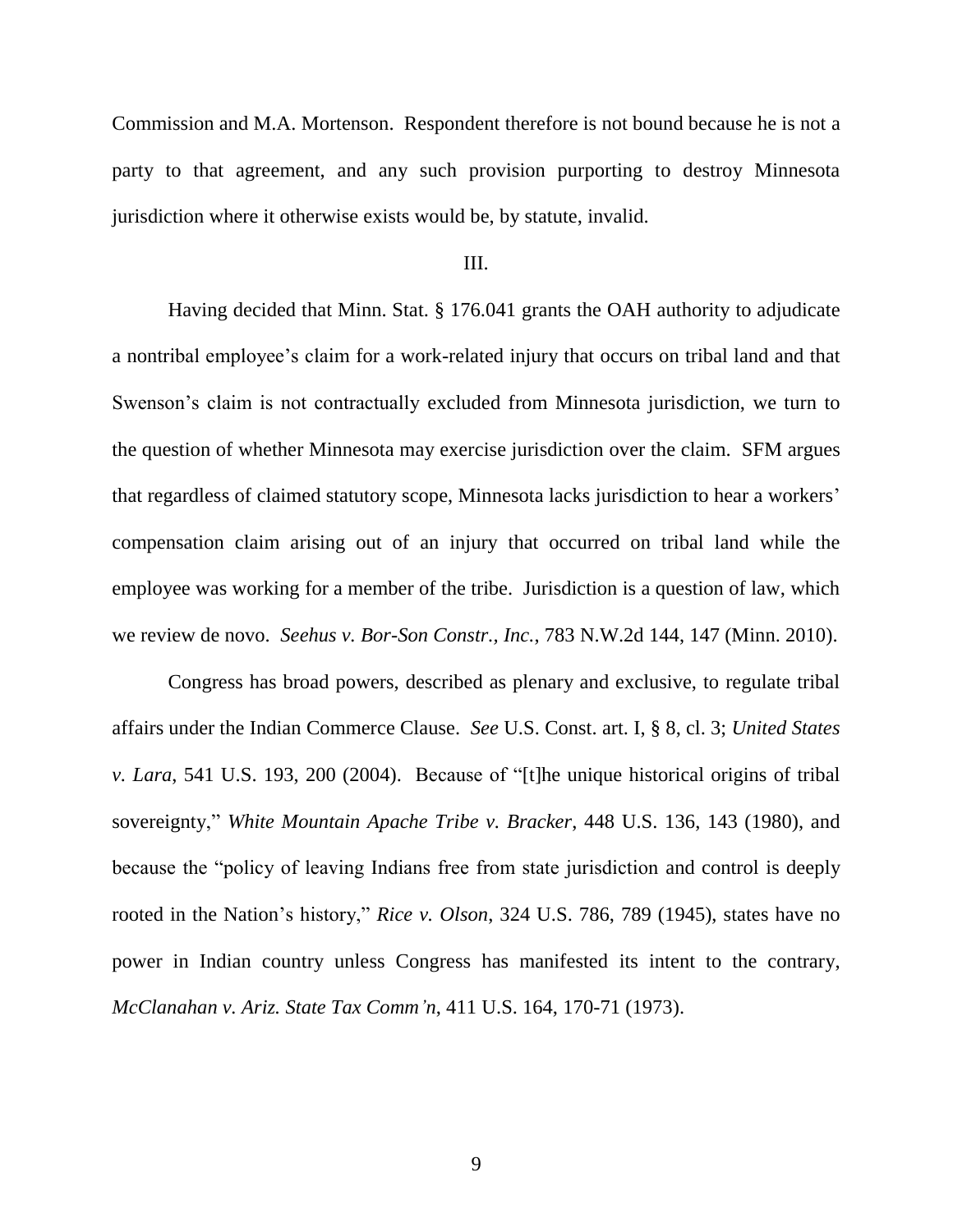Congress has enacted legislation directly applicable to this case: 40 U.S.C. § 3172, which authorizes states to exercise their workers' compensation laws over federal lands located in the state:

The state authority charged with enforcing and requiring compliance with the state workers" compensation laws and with the orders, decisions, and awards of the authority may apply the laws to all land and premises in the State which the Federal Government owns or holds by deed or act of cession, and to all projects, buildings, constructions, improvements, and property in the State and belonging to the Government, in the same way and to the same extent as if the premises were under the exclusive jurisdiction of the State in which the land, premises, projects, buildings, constructions, improvements, or property are located.

40 U.S.C. § 3172(a). In this case, Swenson claimed to have suffered a work-related injury on land held by the federal government in trust for the MLBO. The federal government clearly "owns or holds" land it holds in trust for the MLBO, and it is a basic principle of trust law that a trustee holds legal title to trust property. *See, e.g.*, *Watkins v. Bigelow*, 93 Minn. 210, 225, 100 N.W. 1104, 1109 (1904). By its plain language, section 3172 allows Minnesota to apply its workers' compensation laws "in the same way and to the same extent as if the premises were under the exclusive jurisdiction" of the State of Minnesota. 40 U.S.C. § 3172(a).

Our only previous examination of this statute was in the context of tribal sovereign immunity.<sup>1</sup> In *Tibbetts v. Leech Lake Reservation Business Committee*, we held that

 $\overline{a}$ 

<sup>1</sup> Indian tribes are not subject to suit unless "Congress has authorized the suit or the tribe has waived its immunity." *Kiowa Tribe v. Mfg. Tech., Inc.*, 523 U.S. 751, 754 (1998). The doctrine "does not immunize the individual members of the Tribe." *Puyallup Tribe, Inc. v. Dep't of Game*, 433 U.S. 165, 172 (1977). The parties to this case agree that Nickaboine is not entitled to sovereign immunity.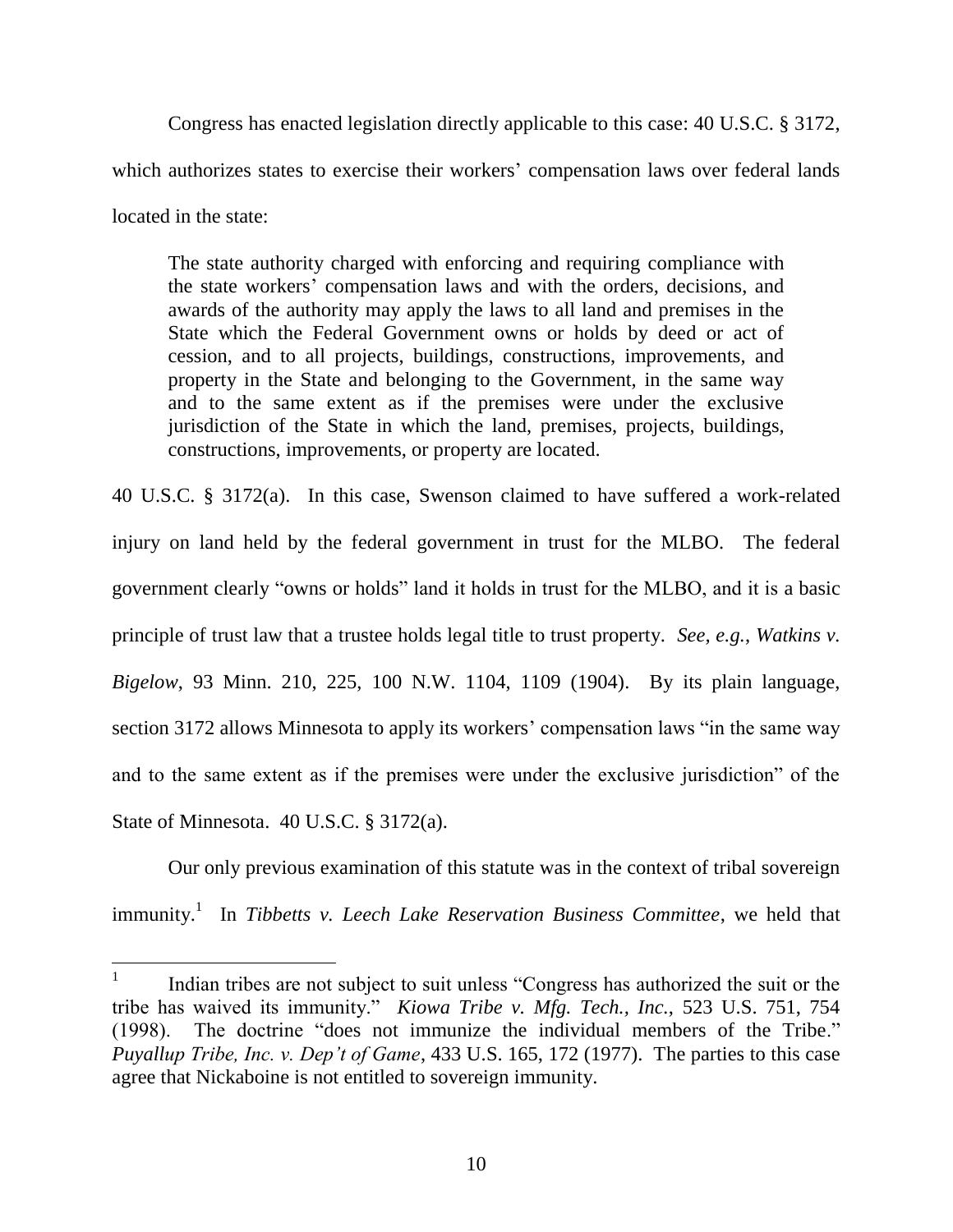section  $3172^2$  did not waive the sovereign immunity that shielded the employer, an Indian tribe, from liability under Minnesota's workers' compensation laws. 397 N.W.2d 883, 888-90 (1986). We also wrote in dicta that under section 3172, "an Indian injured on an Indian reservation in the course of his employment by a non-Indian employer could maintain a workers' compensation action against that employer under the state's workers' compensation law." *Id.* at 888.

SFM argues that Nickaboine is an "Indian employer" because he is an enrolled MLBO member operating on Indian land. Swenson argues that *Tibbetts*"s reference to a "non-Indian employer" means anyone other than the band itself acting as the employer. Swenson has the better side of this argument. In *Tibbetts*, we were analyzing a question of sovereign immunity. *Id.* at 887-88. The statement about a "non-Indian employer" highlighted the difference between the statute's applicability to a sovereign—i.e., the tribe itself—and its applicability to someone who is not the tribe—i.e., a "non-Indian employer." *See id.* As used in *Tibbetts*, therefore, a "non-Indian employer" is anyone other than an Indian band or tribe acting as employer.

Other jurisdictions have held that section 3172"s extension of state workers" compensation laws to federal lands includes lands held in trust for an Indian tribe. The United States Court of Appeals, in *Begay v. Kerr-McGee Corp.*, 682 F.2d 1311, 1319 (9th Cir. 1982), held that section 3172 "unambiguously" permitted application of Arizona's workers' compensation statute to injuries that employees of a nontribal-owned

<sup>2</sup> At the time *Tibbetts* was decided, the statute was codified at 40 U.S.C. § 290 (2000).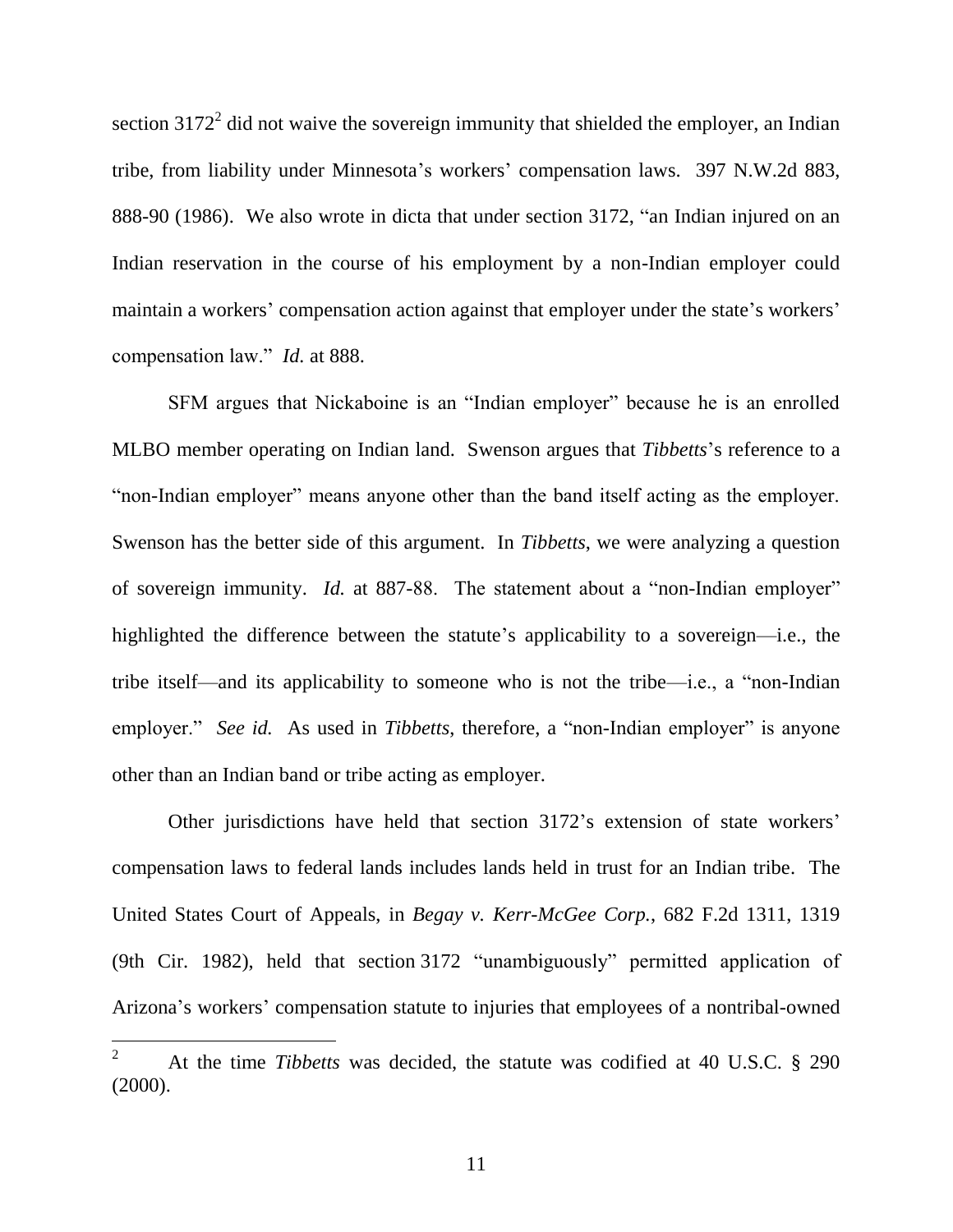mining company sustained on Navajo land. State courts in Idaho and North Dakota have also held that section 3172 allows states to enforce their workers' compensation laws against enrolled Indian members operating businesses on Indian land. *See State ex rel. Indus. Comm'n v. Indian Country Enters., Inc.*, 944 P.2d 117, 118 (Idaho 1997); *State ex rel. Workforce Safety & Ins. v. JFK Raingutters*, 733 N.W.2d 248, 253-55 (N.D. 2007). We agree, and hold that section 3172 allows Minnesota to adjudicate a dispute arising out of an injury claimed to have occurred on land held by the federal government in trust for an Indian tribe.<sup>3</sup>

Affirmed.

 $\overline{3}$ <sup>3</sup> Because we hold that section 3172 authorizes state jurisdiction in this matter, we do not reach the question of whether Public Law 280 would also authorize Minnesota jurisdiction.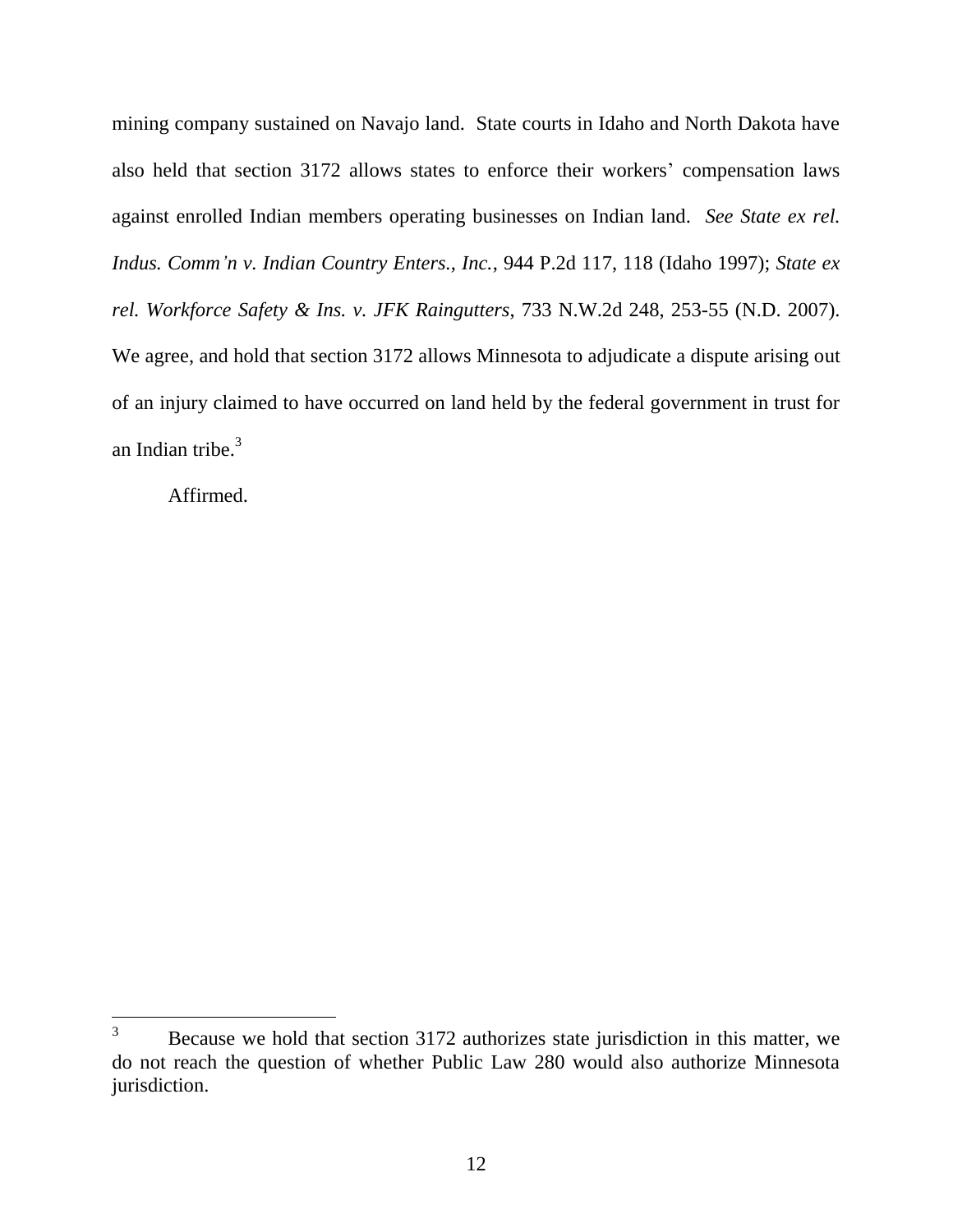### C O N C U R R E N C E

GILDEA, Chief Justice (concurring).

I agree with the majority that we should affirm the WCCA, but I disagree with the majority that 40 U.S.C. § 3172 (2006) provides the Minnesota workers" compensation court with subject matter jurisdiction to resolve Swenson"s claim. I write separately to explain my disagreement with the majority and the basis upon which I would affirm the WCCA.

### A.

The majority holds that Minnesota had subject matter jurisdiction based on 40 U.S.C. § 3172. But we held in *Tibbetts v. Leech Lake Reservation Business Committee*, 397 N.W.2d 883, 888 (Minn. 1986), that in section 3172, Congress did not subject the tribe to jurisdiction in Minnesota courts. The majority distinguishes *Tibbetts* because that case involved a workers' compensation claim brought by a tribal member against a tribe; whereas this case involves an injured worker who is not a tribal member and an employer that is owned by a tribal member but is not a tribal corporation. But holding that Congress did not waive the sovereign immunity of the tribe in section 3172, as we did in *Tibbetts*, does not provide a basis for the majority's conclusion that Congress, in section 3172, vested subject matter jurisdiction in the state to enforce its workers" compensation laws. In my view, our discussion in *Tibbetts* supports the opposite result on the jurisdictional question.

The issue in *Tibbetts* was whether the state had jurisdiction to enforce its workers' compensation laws against an Indian tribe. The issue presented here is whether the state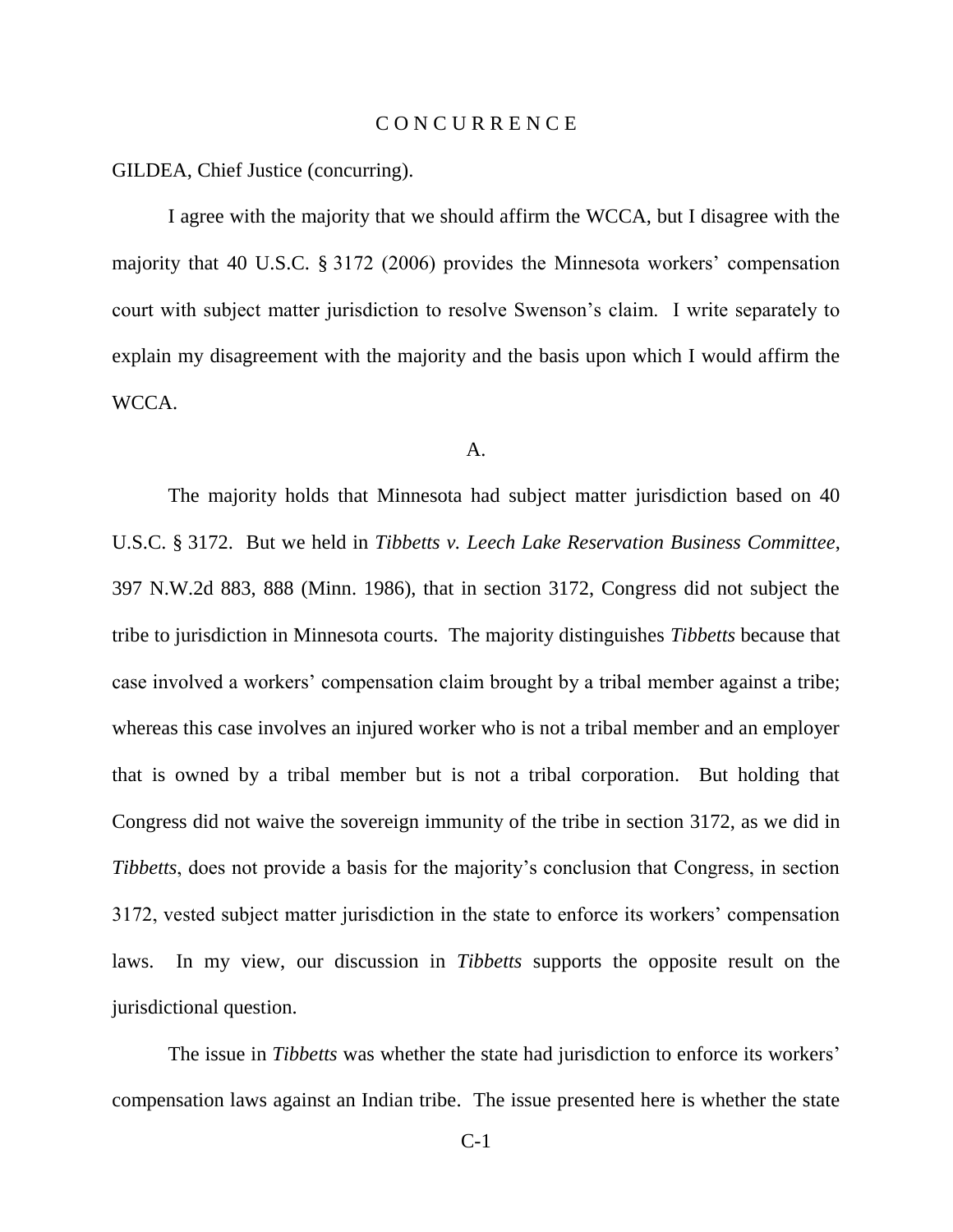law can be enforced against a member of the tribe, and so the issue of tribal sovereign immunity is not raised in this case as it was in *Tibbetts*. But we must still answer the question of whether Minnesota has subject matter jurisdiction over the claims here, and as to that question, I think *Tibbetts* is quite helpful. As we noted in *Tibbetts*, "the wording of [section 3172] failed to clearly manifest any intention to include Indian activities within its scope." 397 N.W.2d at 888. I agree, and would hold that the failure of Congress to clearly indicate an intention to include Indian activities within the scope of section 3172 means that section 3172 does not provide a basis for subject matter jurisdiction here.

When Congress intends to give states jurisdiction to act relative to Indians, it does so in clear language. For example, in Public Law 280, Congress has specifically provided that the "criminal laws of [certain states or territories] shall have the same force and effect within such Indian country as they have elsewhere within the State." 18 U.S.C. § 1162(a) (2006); *see also* 28 U.S.C. § 1360(a) (2006) (granting state jurisdiction "over civil causes of action . . . [in] which Indians are parties," and providing that "civil laws of [certain states] that are of general application to private persons or private property shall have the same force and effect within such Indian country as they have elsewhere."). $<sup>1</sup>$ </sup>

<sup>1</sup> This provision does not provide jurisdiction in this case because we have held that the Workers" Compensation Act is not purely civil, but is civil/regulatory. *Tibbetts*, 397 N.W.2d at 887. Public Law 280 does not provide a basis for state jurisdiction if the law at issue is civil/regulatory. *See California v. Cabazon Band of Mission Indians*, 480 U.S. 202, 211-12 (1987).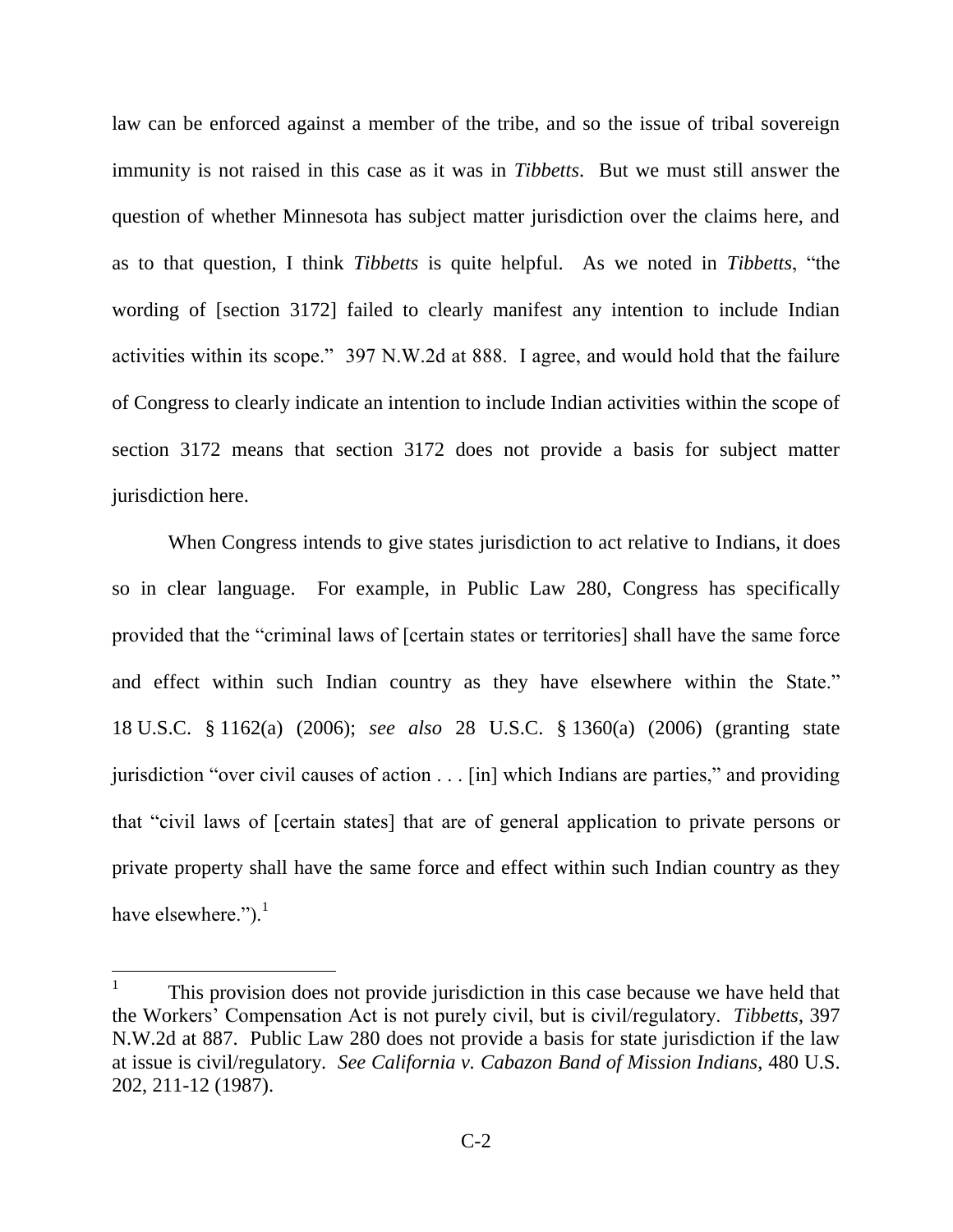Congress did not use such clear language in section 3172. In fact, Indians are not even mentioned in section 3172. Based on the plain language of section 3172—which does not include any mention of Indian activities or affairs—and our analysis in *Tibbetts*, I would hold that Minnesota does not have subject matter jurisdiction under section 3172.

#### B.

Nevertheless, even though in my view there is no express grant of jurisdiction, I would still conclude that Minnesota had jurisdiction to enforce its workers' compensation laws in this case. I reach this conclusion based on the preemption analysis we followed in *State v. Davis*, 773 N.W.2d 66, 69 (Minn. 2009). In "[t]his analysis [we] balance[] the federal interests of promoting tribal sovereignty and Indian self-governance and autonomy and any state interests in order to determine whether the state law at issue may operate." *Id*.; *see also State v. R.M.H.*, 617 N.W.2d 55, 60 (Minn. 2000) (noting that "a state may exercise jurisdiction on a tribal reservation absent express federal consent if the operation of federal law does not preempt it from doing so," and conducting preemption inquiry as a balancing of federal and tribal interests against state interests). When the relevant interests are balanced here, I would conclude that Minnesota"s exercise of jurisdiction does not interfere with the tribal sovereignty of the MLBO.

With respect to the state interest, the injured party here is not a tribal member, but a citizen of Minnesota. Minnesota has a strong interest in ensuring that its citizens receive compensation for their injuries. *See Bigelow v. Halloran*, 313 N.W.2d 10, 12 (Minn. 1981) ("[T]his court has often said that it is in the interest of this state to see that tort victims are fully compensated."); *Hague v. Allstate Ins. Co.*, 289 N.W.2d 43, 49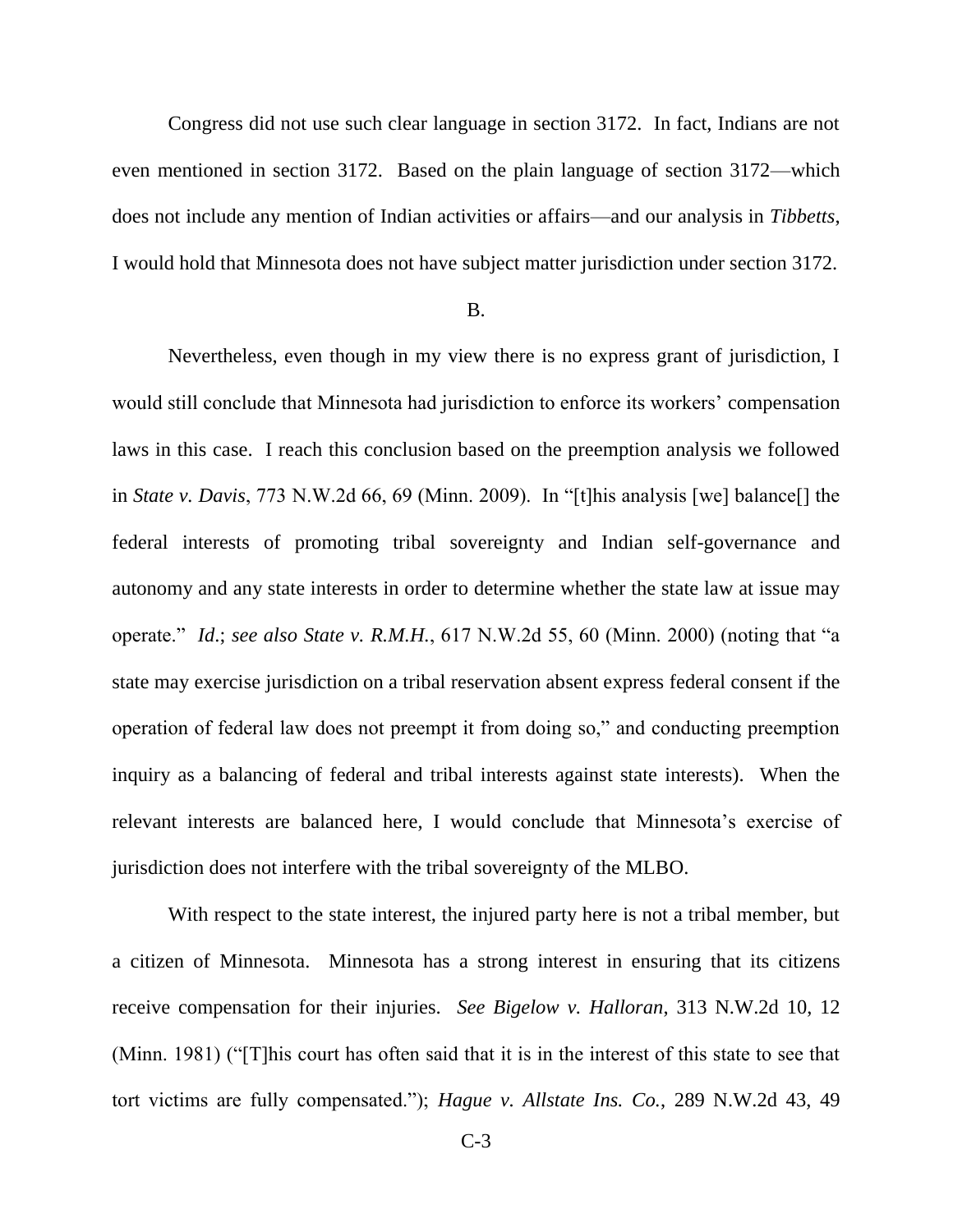(Minn. 1978) ("We believe that it is preferable to compensate victims of accidents to the full extent of their injuries, and we believe that is the policy adopted by the legislature."), *on reh'g*, 289 N.W.2d 50 (Minn. 1979), *aff'd*, 449 U.S. 302 (1981). This interest is reflected in the workers" compensation statute. *See* Minn. Stat. § 176.001 (2010) ("It is the intent of the legislature that chapter 176 be interpreted so as to assure the quick and efficient delivery of indemnity and medical benefits to injured workers at a reasonable cost to the employers who are subject to the provisions of this chapter.").

By contrast, the tribal interest here is not as well-defined. As the majority notes, the employer, while owned by a tribal member, is a sole proprietorship organized under Minnesota law. The tribe also does not appear to have laws regulating the area of workers" compensation. *Cf. Davis*, 773 N.W.2d at 73 (noting that federal tribal interest in self-governance "is strongest when the tribe regulates its own members"). Moreover, there is no evidence that enforcement of Minnesota"s workers" compensation laws would interfere with any " 'source of revenue<sup>[]</sup> for the operation of tribal government[.]" " *Id*. at 72 (quoting *California v. Cabazon Band of Mission Indians*, 480 U.S. 202, 218-19 (1987)). Finally, enforcement of Minnesota"s workers" compensation laws is not "inconsistent with federal pronouncements" on the topic of workers' compensation laws. *Id*. at 73-74.

When I balance the relative state and federal/tribal interests, I would hold that Minnesota has jurisdiction to enforce its workers' compensation laws in this case.